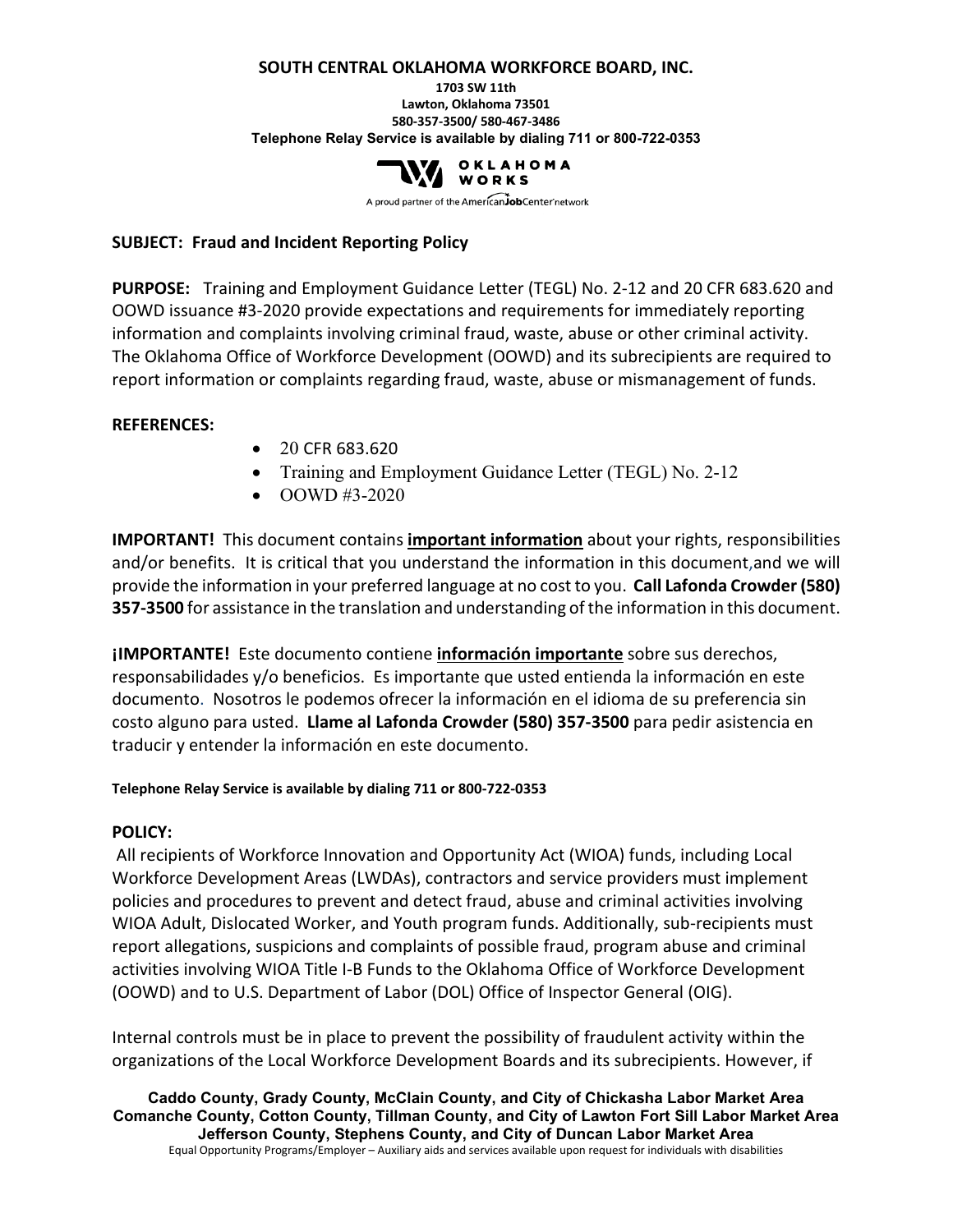the known or suspected activity of fraud is related to the organization, this information should be immediately reported to the Oklahoma Office of Workforce Development (OOWD).

### **Standards of Conduct**

Identification processes for violations of terms of conditions are required. A violation is considered evident when the following General Assurances are not met.

A. Every reasonable course of action has been taken in order to maintain the integrity of expenditures of public funds and avoid favoritism, questionable activity or improper conduct. B. Federal funds have been administered in an impartial manner, free from personal, financial or political gain.

C. Executive staff and employees avoided situations, which give rise to a suggestion that any decision was influenced by prejudice, bias, or special interest or personal gain.

# **Reporting Requirements**

Incidents involving possible or suspected fraudulent or criminal use of WIOA Title I-B funds must be reported to the OIG by utilizing the online Submission Form at the Department's Incident Reporting System, found at the website: www.oig.dol.gov/hotlinecontact.htm, via telephone, or U.S. mail. Reports must also be sent concurrently to the Oklahoma Office of Workforce Development (OOWD).

Reporting procedures do not supersede the responsibility to safeguard WIOA funds by taking prompt and appropriate corrective action. Whenever the entity reporting the allegation of an incident believes that immediate action to prevent further financial loss or other damage is necessary, or recovery of funds or property may be impeded if immediate action is not taken, the reporting entity has the responsibility to take any action it deems appropriate, including contacting the local law enforcement agency.

### **Reportable Issues**

Incidents requiring reporting include:

# Employee/Participant Misconduct

Actions occurring during or outside work hours that reflect negatively on the Department or its mission including, but not limited to: conflict of interest or the appearance of conflict of interest involving outside employment, business and professional activities; the receipt or giving of gifts, fees, entertainment, and favors; misuse of Federal property; and misuse of official information and such other activities as might adversely affect the confidence of the public in the integrity of the government as well as serious violations of Federal and state laws.

# Fraud, Misfeasance, Nonfeasance or Malfeasance

Any alleged deliberate action which may be in violation of Federal or State statutes and regulations. This category includes, but not limited to, indications of bribery, forgery, extortion, embezzlement, theft of participant checks, kickbacks from participant or contractors, intentional payments to a contractor without the expectation of receiving services, payments to

**Caddo County, Grady County, McClain County, and City of Chickasha Labor Market Area Comanche County, Cotton County, Tillman County, and City of Lawton Fort Sill Labor Market Area Jefferson County, Stephens County, and City of Duncan Labor Market Area** Equal Opportunity Programs/Employer – Auxiliary aids and services available upon request for individuals with disabilities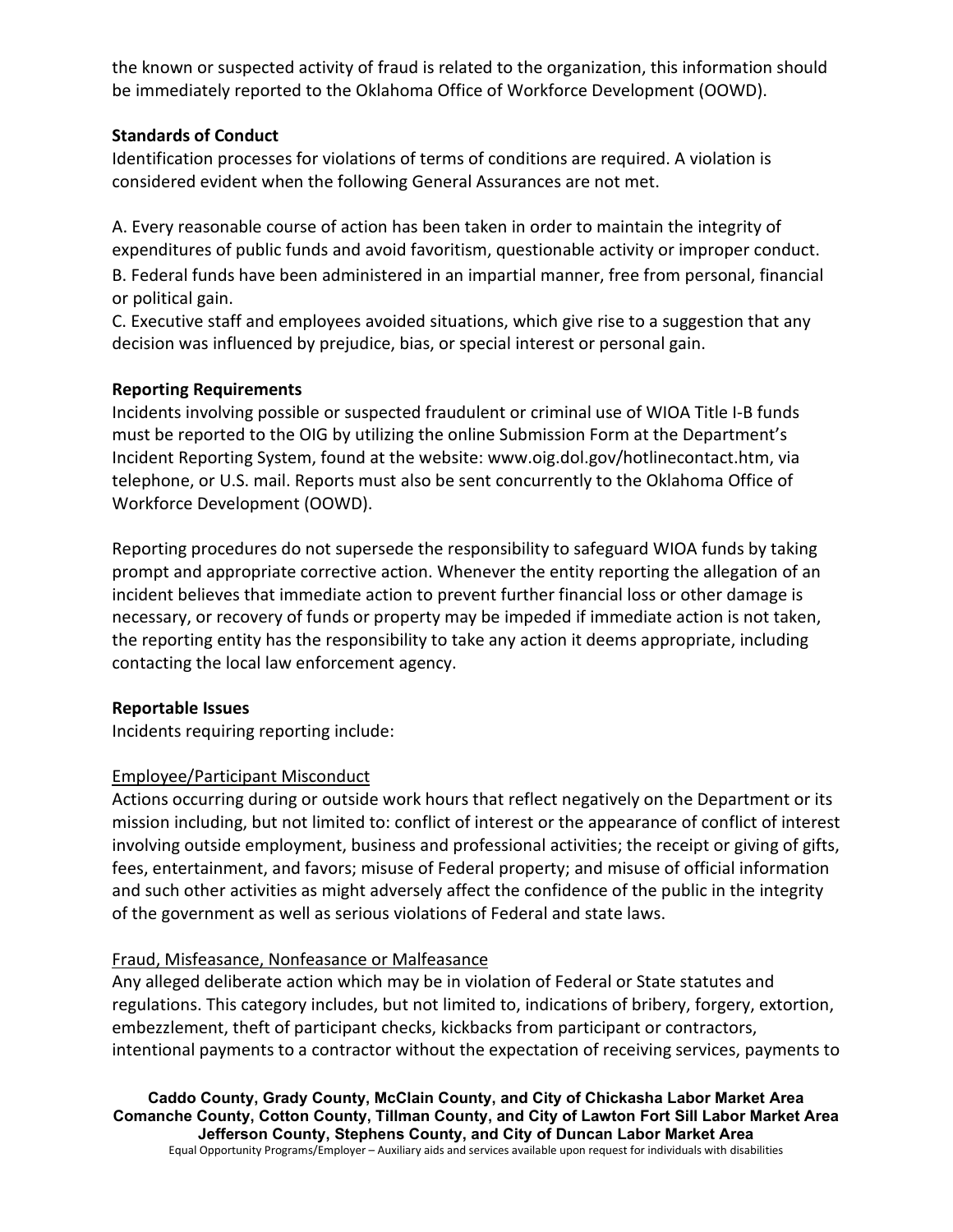ghost enrollees, misuse of appropriated funds, and misrepresenting information in official reports.

### Gross Mismanagement

Actions or situations arising out of management ineptitude or oversight and leading to a major violation of the legislative process, regulations, or contract/grant provisions. Such actions or situations have the potential to severely hamper accomplishment of program goals, waste government resources, and jeopardize future support for a particular project. This category includes, but is not limited to, unauditable records, unsupported costs, highly inaccurate fiscal reports or program report, payroll discrepancies, payroll deductions not paid to the Internal Revenue Service, and lack of good internal control procedures.

# Misapplication of Funds

Any alleged deliberate use of funds, assets or property not authorized or provided for by legislation or regulations, grants, or contracts. This category includes, but is not limited to, nepotism, political patronage, use of participants for political activity, ineligible enrollees, conflict of interest, and failure to report income from Federal funds, violation of contract/grant procedures, and the use of Federal funds other than specified purpose. An incident report should be field when there appears to be an intent to misapply funds rather than merely for a case of minor mismanagement.

### Imminent Health or Safety Concerns or Loss of Funds Exceeding \$50,000.00

Situations involving imminent health or safety concerns, or the imminent loss of funds exceeding \$50,000 are considered emergencies and must be immediately reported to the Department of Labor OIG via the hotline 3 telephone number and followed up immediately (within one working day) in the form of an Incident Report. The hotline telephone number is: 800-347-3756 or 202-693-6999.

### **Assurance Requirements**

No action, including retaliation, will be taken against any individual who discloses information concerning suspected or actual abuse, improper activities, or makes a good faith complaint to proper authorities regarding WIOA Title I-B programs.

### **Submission Requirements**

Contact information for the DOL OIG and the Oklahoma Office of Workforce Development is as follows:

### **U.S. DOL/Office of Inspector General**

Attention: Office of Inspector 200 Constitution Avenue, N.W. Washington, D.C. 20210 Hotline number 1-800-347-3756 [www.oig.dol.gov/hotlinecontact.htm](http://www.oig.dol.gov/hotlinecontact.htm)

### **Oklahoma Office of Workforce Development**

**Caddo County, Grady County, McClain County, and City of Chickasha Labor Market Area Comanche County, Cotton County, Tillman County, and City of Lawton Fort Sill Labor Market Area Jefferson County, Stephens County, and City of Duncan Labor Market Area** Equal Opportunity Programs/Employer – Auxiliary aids and services available upon request for individuals with disabilities 900 N. Portland Avenue